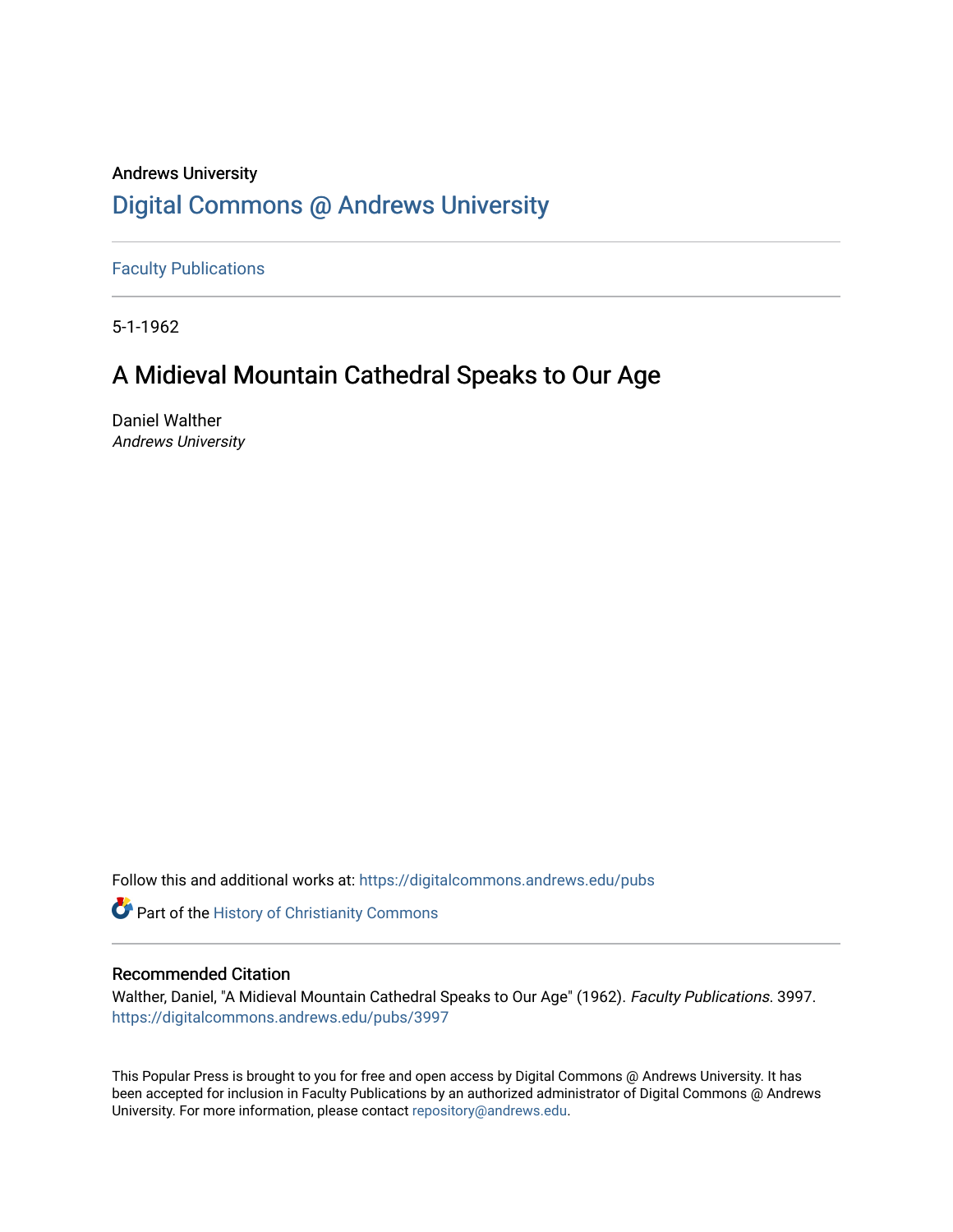

## $M$  *Medieval Mountain*

**The story of the extermination of a peaceful people whose unpardonable sin was to live according to their cherished faith.** 

**By Daniel Walther** 

WO HUNDRED and ten per-<br>sons were burned in a huge,<br>blazing pyre at the Castle of<br>Montségur in southern France.<br>Holding hands and singing hymns, these sons were burned in a huge, blazing pyre at the Castle of Montségur in southern France. Holding hands and singing hymns, these people gave a dramatic and final testimony to their treasured faith. This happened on March 16, 1244.

Today the ruins of this castle can be seen from afar, located on a high, practically inaccessible rock surrounded by beautiful and rugged countryside. For centuries it had been considered one of the most foreboding strongholds in the Middle Ages. It belonged to the Count of Foix, whose name is often encountered in the darksome annals of medieval times. The castle is located in a region which is rather removed from the familiar tourist paths, but increasingly it is being inspected, as it lies not too far away from Toulouse and the remarkably well-preserved medieval city of Carcassonne.

Although the countryside of the Languedoc in southwestern France, where Montségur is located, was often soaked with the blood of entire populations, the event which took place that day was of extreme significance.

Who were the people who were put to death in that inaccessible and out-ofthe-way mountain castle? They were the remnant of the Albigensian leaders —particularly the "Perfect." Among that people, the rank and file had to be instructed for a time; if they qualified, they were accorded what was considered the most significant of their rites—the Consolamentum, which was the conferring of the Holy Ghost by the laying on of hands.

The Albigenses had a short but extremely turbulent history. They were actually the Cathari (the name means "the pure ones"), whose spiritual ancestry goes back to the early centuries of the church, when one Manes, the founder of Manichaeism, taught a dualistic type of belief. Dualism is a metaphysical doctrine, according to which this material world is the creation of an evil force. In its simple form dualism is a belief in two gods; one good and

THESE TIMES, MAY, 1962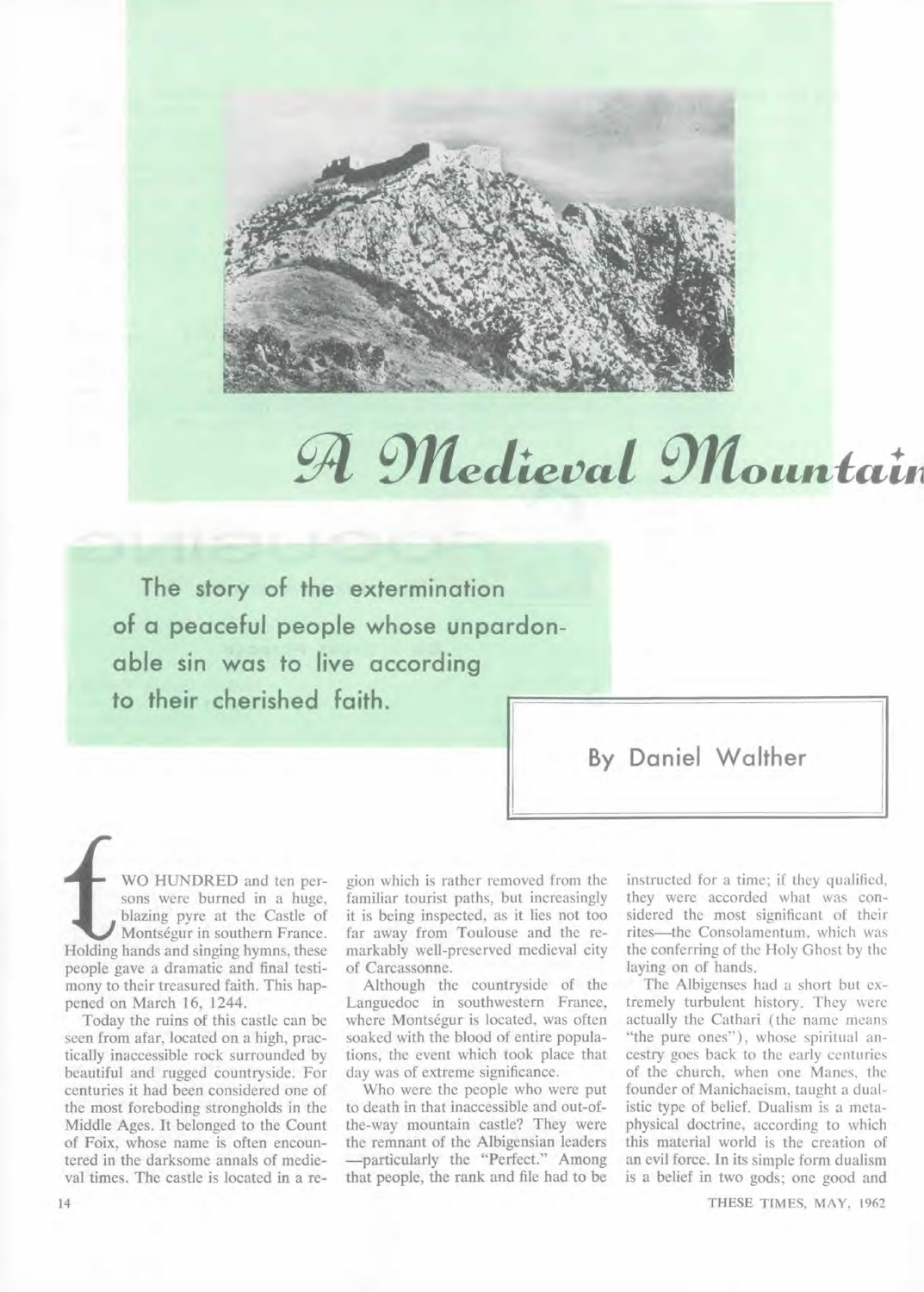one evil. Some of the Cathari had a milder, "mitigated" form of dualism. Since this world was supposedly created by the evil god whose character is described in and permeates the Old Testament, only the New Testament, and parts of it at that, may be used. They also consider all material creation as the product of the evil god. There are other well-known beliefs, too numerous to list. Once a Cathar had received the Consolamentum he was about to join the "Perfected" (Perfecti).

Catharism was first noticed in various parts of France in the eleventh cenprotected and then joined the rapidly growing movement.

At the outset the Albigenses were attacked by two foes: the church and the king of France. First the church. The Albigenses lived in an age when numerous "heresies" threatened the teaching of the papal church. There were the Waldenses, who under Peter Waldo came into existence at that time. As a rule, the Waldenses are considered more evangelical than the Albigenses and more Biblical than the Catholics.

And then there were at least half a dozen other heterodox movements; of this province into his kingdom. Consequently, the king, under the guise of a sacred mission, sent some of his most ruthless soldiers, notably Duke Simon de Montfort, to subdue the rebels and heretics.

A crusade was preached by the church against the Albigenses. This was the era of several crusades against the Mohammedan infidelity, but now we have one by Christians against Christians! Obviously, in the eyes of the Papacy, Catharism was not Christian. For about thirty years the Inquistors and the armies of France set out to

# $\cal{C}$ athedral Speaks to  $\cal{O}_{uv}$   $\cal{A}_{ge}$

tury, but it was in southern France that it was most active and successful. Some of the earliest heretics were martyred in the twelfth century in the city of Albi, and possibly from that name we have the word *Albigenses.* 

While the Cathari had no well-defined form of worship, a general council, the only one of its kind, was held at St. Felix (near Toulouse) in 1167. For practical purposes this may be considered as the "official" beginning of the movement in southern France, when a visiting bishop, Niketas, outlined the broad rules of faith and practice. A record of that meeting has recently been found. Their meetings were of an extremely simple nature, usually consisting of the recital of the Lord's Prayer, followed by comments by one of the deacons, a "Perfect" one. By the way, two of their *rituals* (descriptions and texts of the rites) have been found also: one in the local language, the Provençal, was discovered at Lyons almost a hundred years ago, and another *ritual,*  a more complete text in Latin, was found in 1939 in Florence.

At first the Albigensian teachings were embraced by the common folk, the "little people," but soon enough their teachings reached the aristocracy. The leading princes of the area, especially the Counts of Toulouse and Foix,

**THESE TIMES, MAY, 1962** 

for example, the Passagians, who denied infant baptism and observed the seventh-day Sabbath. By far the most dangerous "heresy," however, was that of the Albigensian Cathari. Their dualism, a mixture of paganism and Christianity, caused the powerful Pope Innocent III to say, "That heresy is far worse than that of the Sarrasins" (the Mohammedans in Spain). The church was in real trouble, and it was the Cathar movement in particular which gave rise to the Inquisition entrusted to St. Dominic and his Order of Preachers. (From the word *Cathar* came the German word *Ketzer,* meaning "heretic.") Several enlightening treaties have been discovered these last years containing instructions to those Inquisitors. It is significant that the most active Inquisitor was Rainier Sacconi—and he was a former bishop among the Cathari, whom he now endeavored to eliminate. The pope sent several legates to southern France to plead with the Albigenses, but in vain. In fact, some of these envoys were mistreated and put to death.

The other great foe of the Albigenses was the king of France. It must be remembered that the Languedoc (the Albigensian domain) was yet independent, and the king of France had for a long time coveted an integration wipe out the entire Albigensian people. In the first phase, which lasted about twenty years and ended in 1229, they almost succeeded, but not quite. It is not possible to wipe out an idea by the sword in short order. An idea which comes in its own time is stronger than either the sword or money. Soon Albigensianism mushroomed again; the Prince of Toulouse, after a shaky peace with the church and the king, proceeded to endorse the Albigenses once more.

The last short phase of the war against the Albigenses came in 1243, when some five hundred sympathizers gathered in their formidable stronghold—the Castle of Montségur. Among them were several princes as well as their best preachers and about fifty "Perfect" ones. There were also several women, most conspicuous among whom was the beauteous Esclarmonde, sister of the Count of Foix, and whose receiving of the Consolamentum, making her a "Perfected" one, was something of a sensation.

The Castle of Montségur not only was an impregnable stronghold, but also it was shrouded by many popular tales. Some of the troubadours, who came into existence at that time, had connections with the Albigenses. There was some rumor that this castle harbored